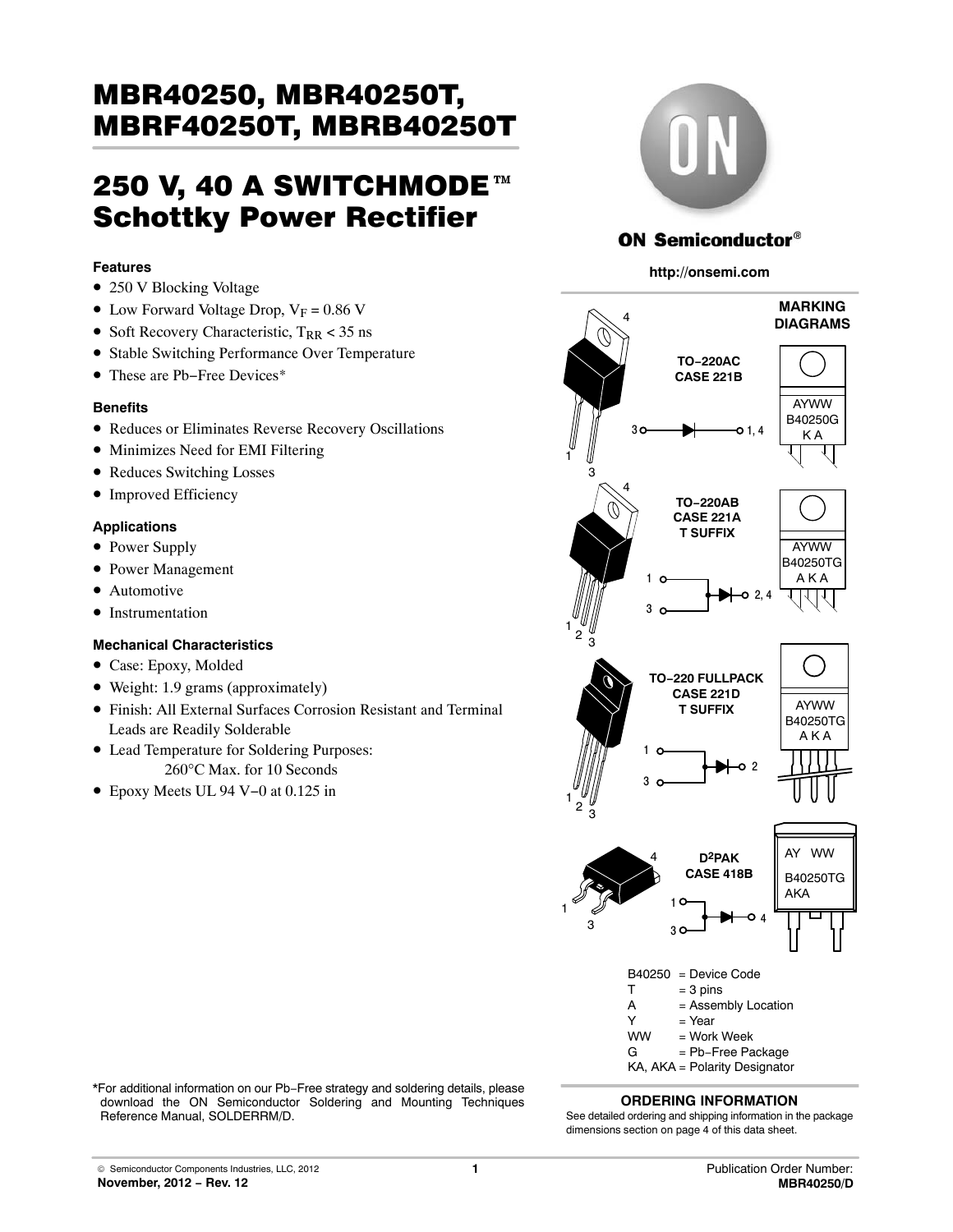## **MAXIMUM RATINGS**

| Rating                                                                                                                                                                                                  | Symbol                                                | Value           | Unit        |
|---------------------------------------------------------------------------------------------------------------------------------------------------------------------------------------------------------|-------------------------------------------------------|-----------------|-------------|
| Peak Repetitive Reverse Voltage<br>Working Peak Reverse Voltage<br>DC Blocking Voltage                                                                                                                  | <b>V<sub>RRM</sub></b><br>V <sub>RWM</sub><br>$V_{R}$ | 250             | v           |
| Average Rectified Forward Current<br>(Rated $V_R$ ) T <sub>C</sub> = 82°C MBR40250, MBR40250T, MBRB40250T<br>(Rated $V_B$ ) T <sub>C</sub> = 46°C MBRF40250T                                            | $I_{F(AV)}$                                           | 40              | A           |
| Peak Repetitive Forward Current<br>(Rated $V_B$ , Square Wave, 20 kHz) $T_C = 82^{\circ}$ C MBR40250, MBR40250T, MBRB40250T<br>(Rated $V_B$ , Square Wave, 20 kHz) $T_C = 46^\circ \text{C}$ MBRF40250T | <b>FRM</b>                                            | 80              | А           |
| Nonrepetitive Peak Surge Current<br>(Surge applied at rated load conditions halfwave, single phase, 60 Hz)                                                                                              | <b>IFSM</b>                                           | 150             | A           |
| Storage Temperature                                                                                                                                                                                     | $T_{\sf stg}$                                         | $-65$ to $+175$ | $^{\circ}C$ |
| <b>Operating Junction Temperature</b>                                                                                                                                                                   | $T_{\rm J}$                                           | $-65$ to $+150$ | $^{\circ}C$ |
| Voltage Rate of Change (Rated $V_B$ )                                                                                                                                                                   | dv/dt                                                 | 10.000          | $V/\mu s$   |

Stresses exceeding Maximum Ratings may damage the device. Maximum Ratings are stress ratings only. Functional operation above the Recommended Operating Conditions is not implied. Extended exposure to stresses above the Recommended Operating Conditions may affect device reliability.

## **THERMAL CHARACTERISTICS**

| Rating                            |                                                                                                                                     | Symbol                            | Value                        | Unit          |
|-----------------------------------|-------------------------------------------------------------------------------------------------------------------------------------|-----------------------------------|------------------------------|---------------|
| <b>Maximum Thermal Resistance</b> | Junction-to-Case<br>MBR40250(T) and MBRB40250T<br>MBRF40250<br>Junction-to-Ambient<br>MBR40250(T)<br>MBRF40250<br><b>MBRB40250T</b> | $R_{\theta$ JC<br>$R_{\theta JA}$ | 2.0<br>3.0<br>60<br>50<br>50 | $\degree$ C/W |

## **ELECTRICAL CHARACTERISTICS**

| Rating                                                                                                                                                                                                     | Symbol         | Value                        | Unit |
|------------------------------------------------------------------------------------------------------------------------------------------------------------------------------------------------------------|----------------|------------------------------|------|
| Maximum Instantaneous Forward Voltage (Note 1)<br>$I_F = 20 A$ , $T_C = 25^{\circ}C$<br>$I_F = 20 A$ , $T_C = 125^{\circ}C$<br>$I_F = 40 A$ , T <sub>C</sub> = 25°C<br>$I_F = 40 A$ , $T_C = 125^{\circ}C$ | $V_F$          | 0.86<br>0.71<br>0.97<br>0.86 | ν    |
| Maximum Instantaneous Reverse Current (Note 1)<br>Rated DC Voltage, $T_C = 25^{\circ}C$<br>Rated DC Voltage, $T_C = 125^{\circ}C$                                                                          | <sup>I</sup> R | 0.25<br>30                   | mA   |
| Maximum Reverse Recovery Time<br>$I_F = 1.0$ A, di/dt = 50 A/us, T <sub>C</sub> = 25°C                                                                                                                     | $t_{rr}$       | 35                           | ns   |
| <b>DYNAMIC CHARACTERISTICS</b>                                                                                                                                                                             |                |                              |      |
| $V_B = -5.0$ V, $T_C = 25^{\circ}$ C, Frequency = 1.0 MHz<br>Capacitance                                                                                                                                   | $C_{\text{T}}$ | 500                          | pF   |

1. Pulse Test: Pulse Width = 300  $\mu$ s, Duty Cycle  $\leq$  2.0%.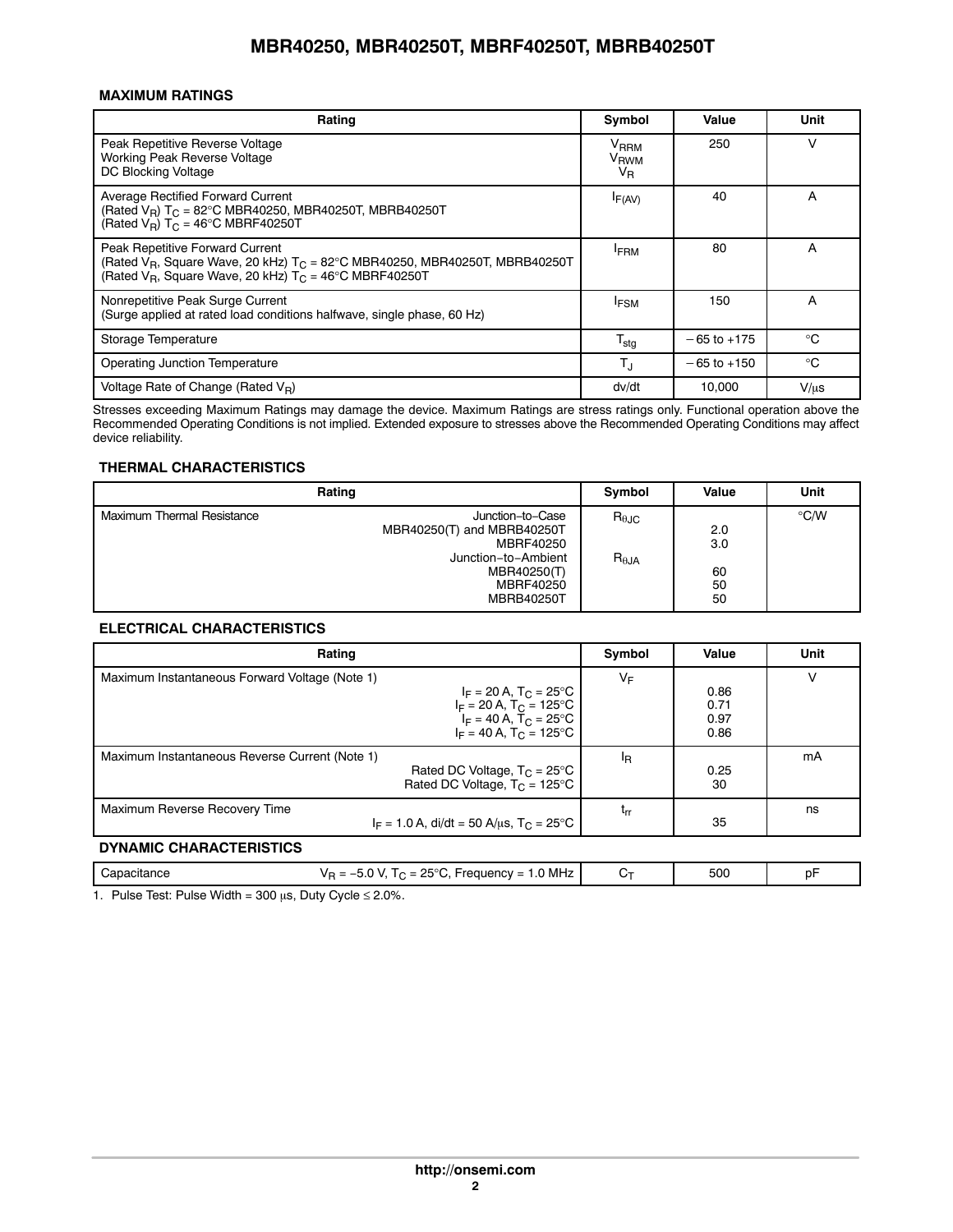## **TYPICAL CHARACTERISTICS**

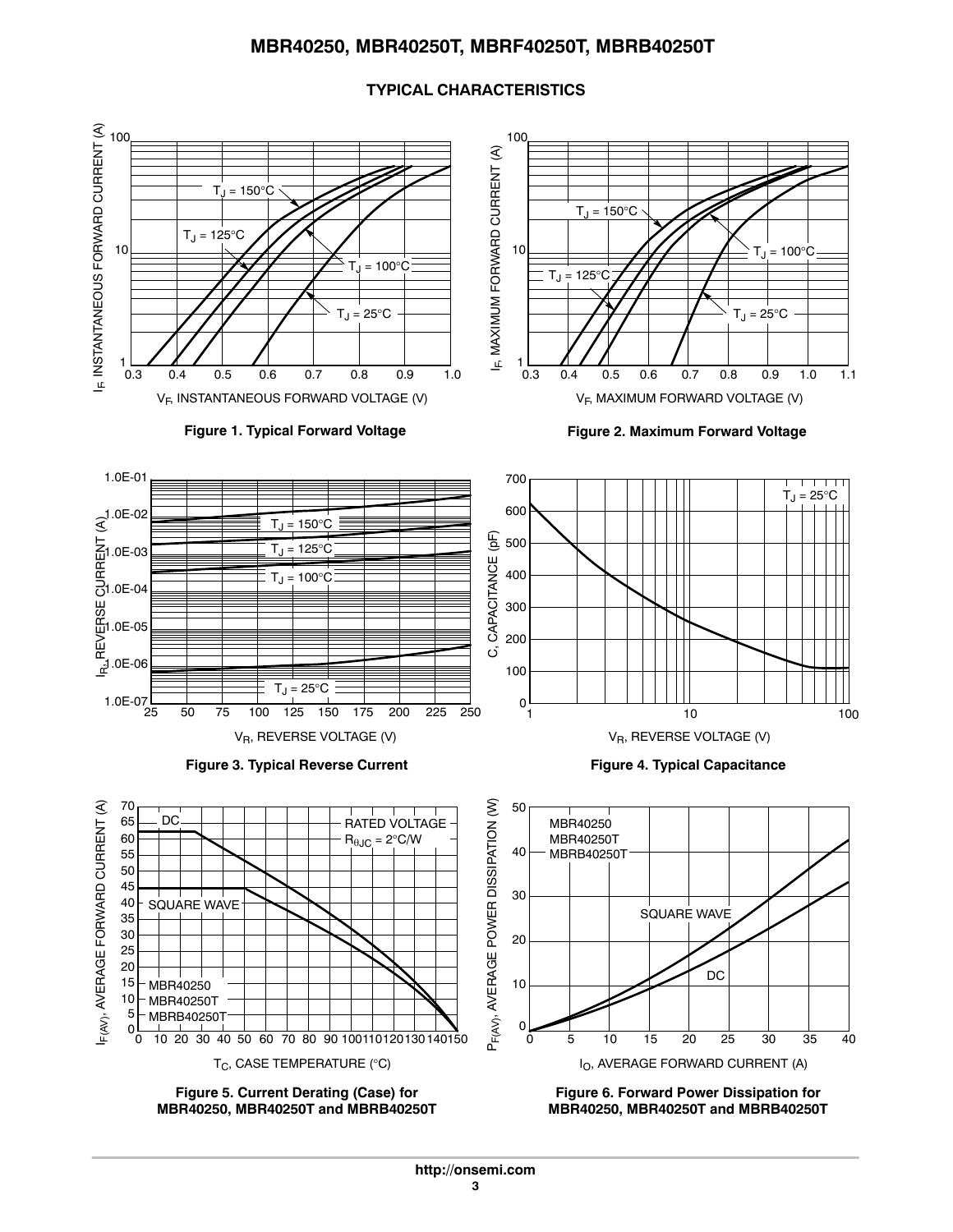



**Figure 7. Current Derating (Case) for MBRF40250T**



**Figure 8. Forward Power Dissipation for MBRF40250T**

**ORDERING INFORMATION**

| <b>Device</b>      | Package                                | Shipping <sup>†</sup>   |
|--------------------|----------------------------------------|-------------------------|
| MBR40250G          | TO-220AC<br>(Pb-Free)                  | 50 Units / Rail         |
| MBR40250TG         | TO-220AB<br>(Pb-Free)                  | 50 Units / Rail         |
| <b>MBRF40250TG</b> | TO-220<br><b>FULLPACK</b><br>(Pb-Free) | 50 Units / Rail         |
| MBRB40250TG        | $D^2PAK$<br>(Pb-Free)                  | 50 Units / Rail         |
| MBRB40250TT4G      | $D^2PAK$<br>(Pb-Free)                  | 800 Units / Tape & Reel |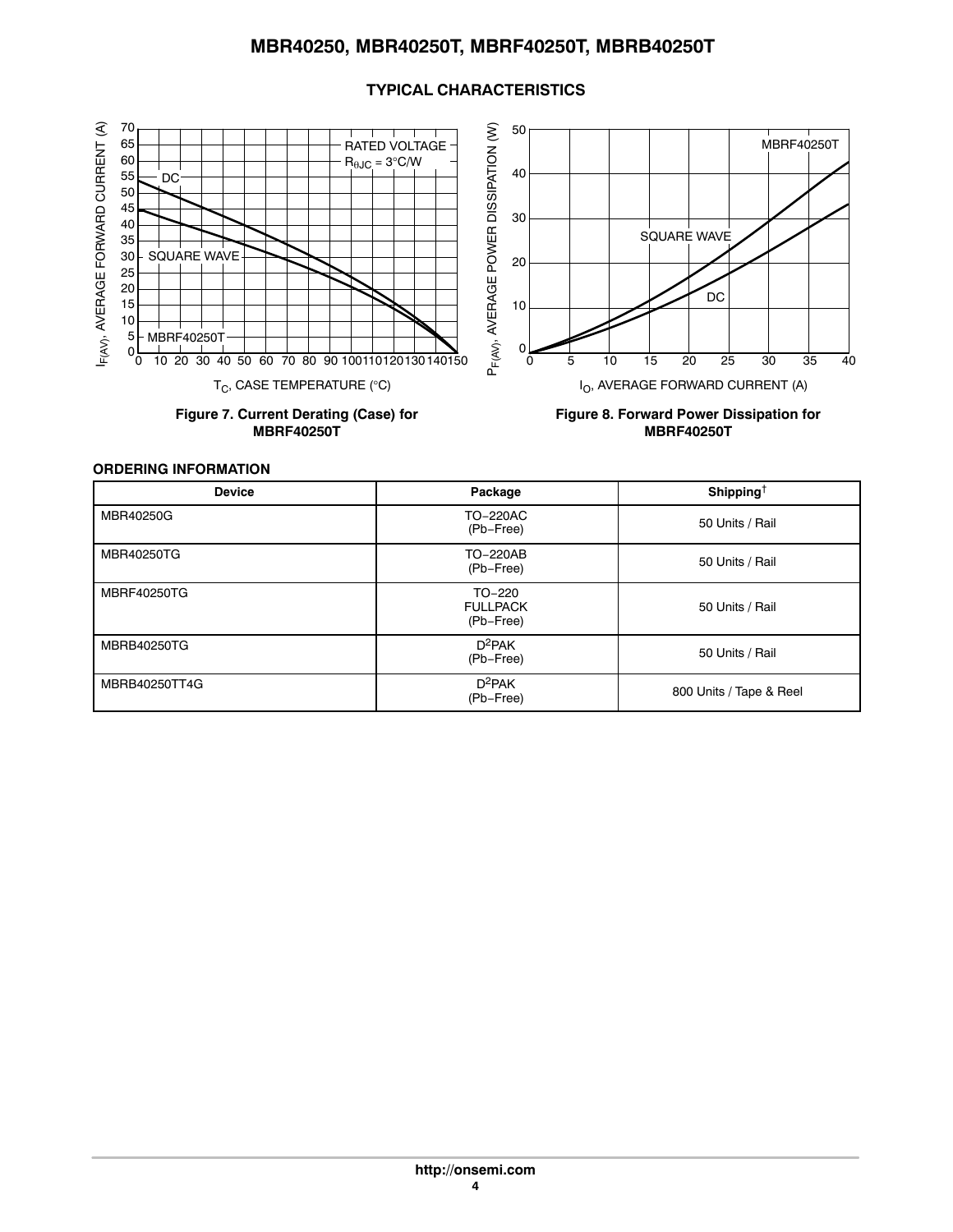## **PACKAGE DIMENSIONS**

**TO−220** CASE 221A−09 ISSUE AF





NOTES:<br>
1. DIMENSIONING AND TOLERANCING PER ANSI<br>
2. CONTROLLING DIMENSION: INCH.<br>
3. DIMENSION Z DEFINES A ZONE WHERE ALL<br>
BODY AND LEAD IRREGULARITIES ARE<br>
ALLOWED.

|                                                      | <b>INCHES</b> |       |       | <b>MILLIMETERS</b> |
|------------------------------------------------------|---------------|-------|-------|--------------------|
| <b>DIM</b>                                           | MIN           | MAX   | MIN   | MAX                |
| Α                                                    | 0.570         | 0.620 | 14.48 | 15.75              |
| В                                                    | 0.380         | 0.405 | 9.66  | 10.28              |
| C                                                    | 0.160         | 0.190 | 4.07  | 4.82               |
| D                                                    | 0.025         | 0.035 | 0.64  | 0.88               |
| F                                                    | 0.142         | 0.161 | 3.61  | 4.09               |
| G                                                    | 0.095         | 0.105 | 2.42  | 2.66               |
| н                                                    | 0.110         | 0.155 | 2.80  | 3.93               |
| J                                                    | 0.014         | 0.025 | 0.36  | 0.64               |
| ĸ                                                    | 0.500         | 0.562 | 12.70 | 14.27              |
| г                                                    | 0.045         | 0.060 | 1.15  | 1.52               |
| N                                                    | 0.190         | 0.210 | 4.83  | 5.33               |
| Q                                                    | 0.100         | 0.120 | 2.54  | 3.04               |
| R                                                    | 0.080         | 0.110 | 2.04  | 2.79               |
| S                                                    | 0.045         | 0.055 | 1.15  | 1.39               |
| т                                                    | 0.235         | 0.255 | 5.97  | 6.47               |
| U                                                    | 0.000         | 0.050 | 0.00  | 1.27               |
| ٧                                                    | 0.045         | ---   | 1.15  | ---                |
| Z                                                    |               | 0.080 | ---   | 2.04               |
| STYLE 6:<br>PIN 1.<br>ANODE                          |               |       |       |                    |
| <b>CATHODE</b><br>2.<br>ANODE<br>3.<br>CATHODE<br>4. |               |       |       |                    |

**TO−220AC** CASE 221B−04 ISSUE E

**B Q T** .+  $\overline{\mathcal{L}}$ **4 A** À **1 3 H K L D G**



NOTES: 1. DIMENSIONING AND TOLERANCING PER ANSI

|     | <b>INCHES</b> |       |       | <b>MILLIMETERS</b> |
|-----|---------------|-------|-------|--------------------|
| DIM | MIN           | MAX   | MIN   | MAX                |
| A   | 0.595         | 0.620 | 15.11 | 15.75              |
| в   | 0.380         | 0.405 | 9.65  | 10.29              |
| C   | 0.160         | 0.190 | 4.06  | 4.82               |
| D   | 0.025         | 0.035 | 0.64  | 0.89               |
| F   | 0.142         | 0.161 | 3.61  | 4.09               |
| G   | 0.190         | 0.210 | 4.83  | 5.33               |
| н   | 0.110         | 0.130 | 2.79  | 3.30               |
| J   | 0.014         | 0.025 | 0.36  | 0.64               |
| K   | 0.500         | 0.562 | 12.70 | 14.27              |
| L   | 0.045         | 0.060 | 1.14  | 1.52               |
| Q   | 0.100         | 0.120 | 2.54  | 3.04               |
| R   | 0.080         | 0.110 | 2.04  | 2.79               |
| S   | 0.045         | 0.055 | 1.14  | 1.39               |
| T   | 0.235         | 0.255 | 5.97  | 6.48               |
| U   | 0.000         | 0.050 | 0.000 | 1.27               |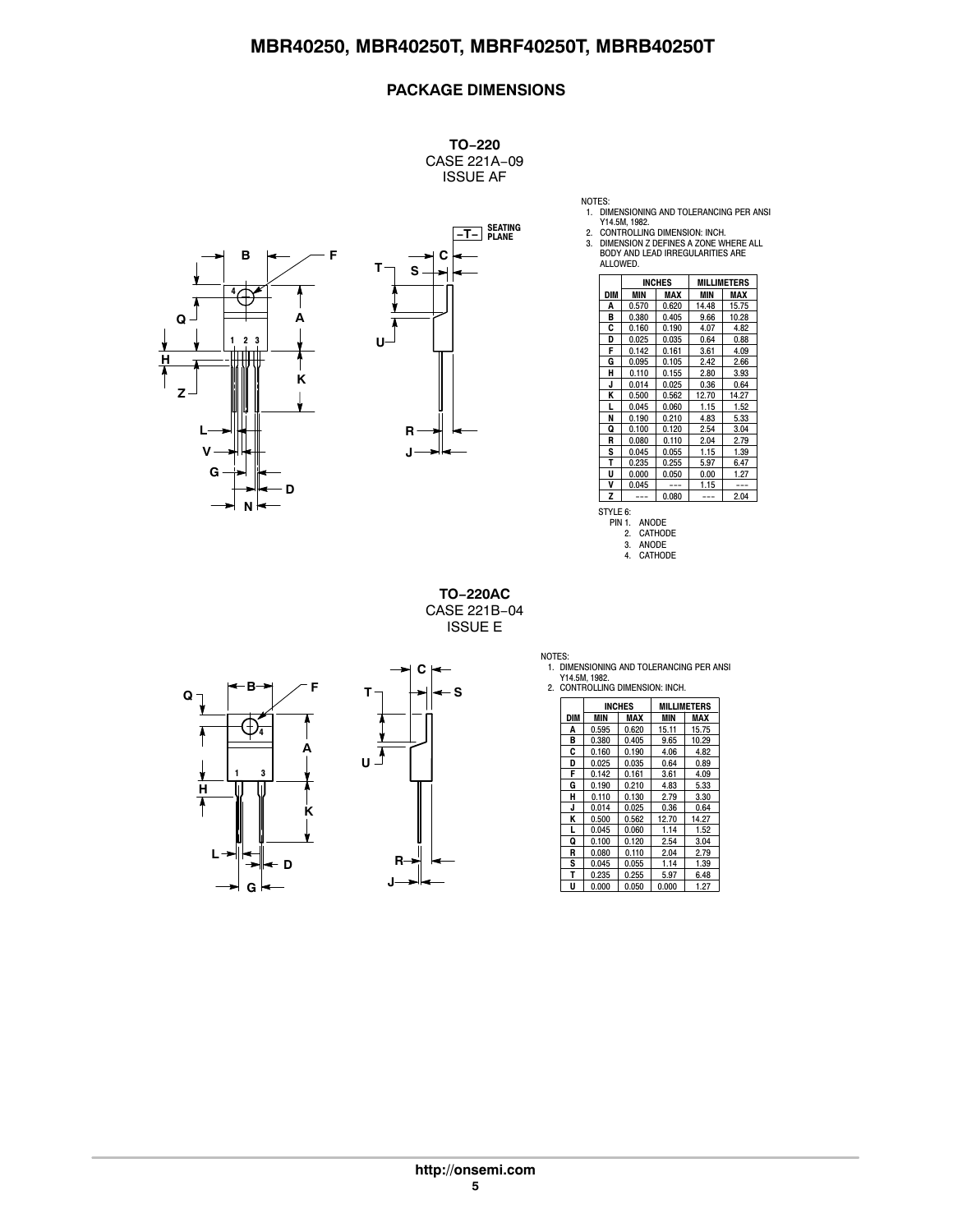## **PACKAGE DIMENSIONS**

**TO−220 FULLPAK** CASE 221D−03 ISSUE J



NOTES:<br>1. DIMENSIONING AND TOLERANCING PER ANSI<br>2. CONTROLLING DIMENSION: INCH<br>2. CONTROLLING DIMENSION: INCH<br>3. 221D-01 THRU 221D-03.<br>STANDARD 221D-03.

|     | <b>INCHES</b><br><b>MILLIMETERS</b> |       |          |       |
|-----|-------------------------------------|-------|----------|-------|
| DIM | MIN                                 | MAX   | MIN      | MAX   |
| A   | 0.617                               | 0.635 | 15.67    | 16.12 |
| в   | 0.392                               | 0.419 | 9.96     | 10.63 |
| C   | 0.177                               | 0.193 | 4.50     | 4.90  |
| D   | 0.024                               | 0.039 | 0.60     | 1.00  |
| F   | 0.116                               | 0.129 | 2.95     | 3.28  |
| G   | 0.100 BSC                           |       | 2.54 BSC |       |
| н   | 0.118                               | 0.135 | 3.00     | 3.43  |
| J   | 0.018                               | 0.025 | 0.45     | 0.63  |
| Κ   | 0.503                               | 0.541 | 12.78    | 13.73 |
| L   | 0.048                               | 0.058 | 1.23     | 1.47  |
| N   | 0.200 BSC                           |       | 5.08 BSC |       |
| Q   | 0.122                               | 0.138 | 3.10     | 3.50  |
| R   | 0.099                               | 0.117 | 2.51     | 2.96  |
| S   | 0.092                               | 0.113 | 2.34     | 2.87  |
| U   | 0.239                               | 0.271 | 6.06     | 6.88  |